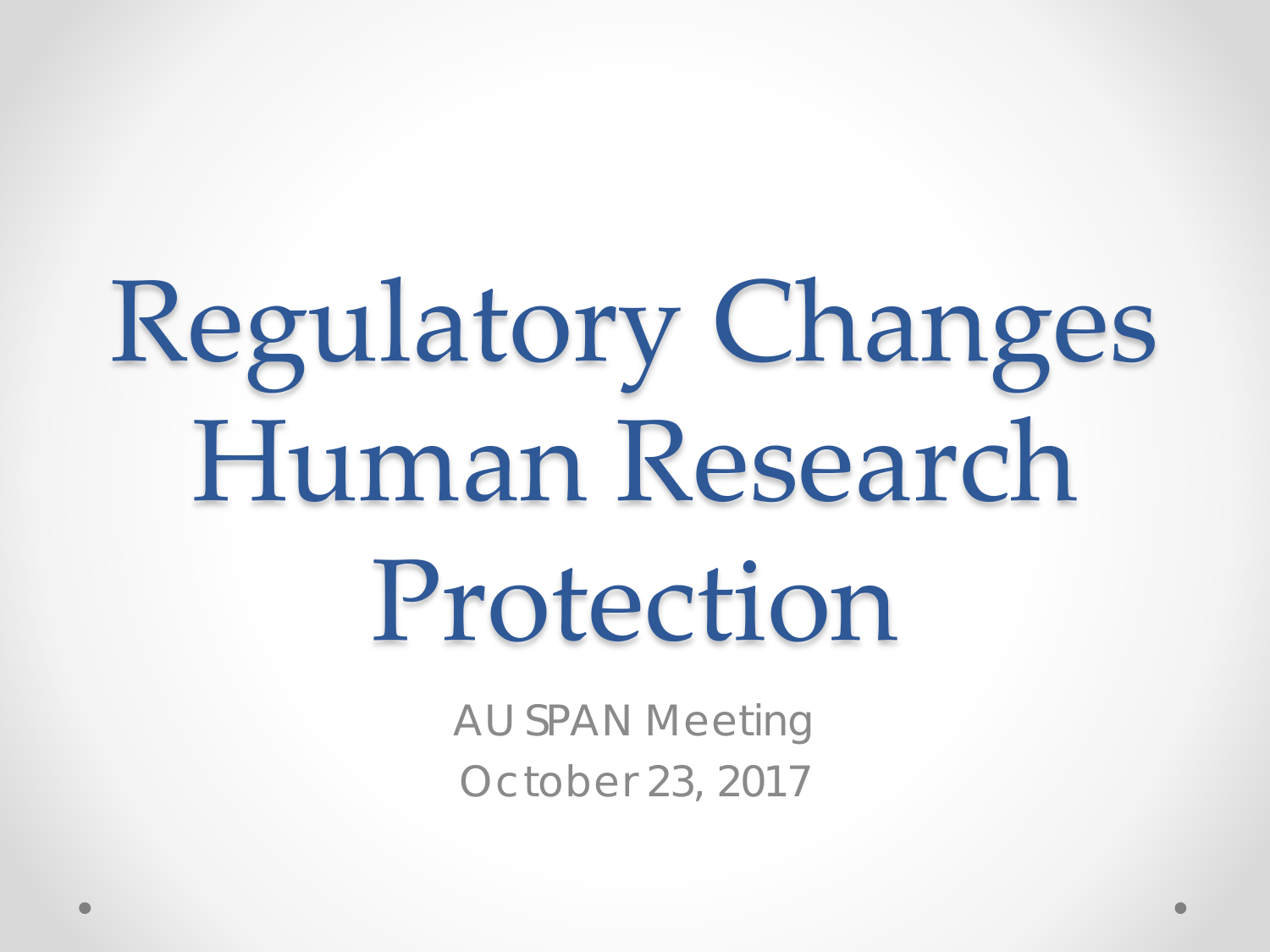## NIH Certificate of Confidentiality (CoC) Policy

*Effective Date: October 1, 2017 Retroactive : December 13, 2016*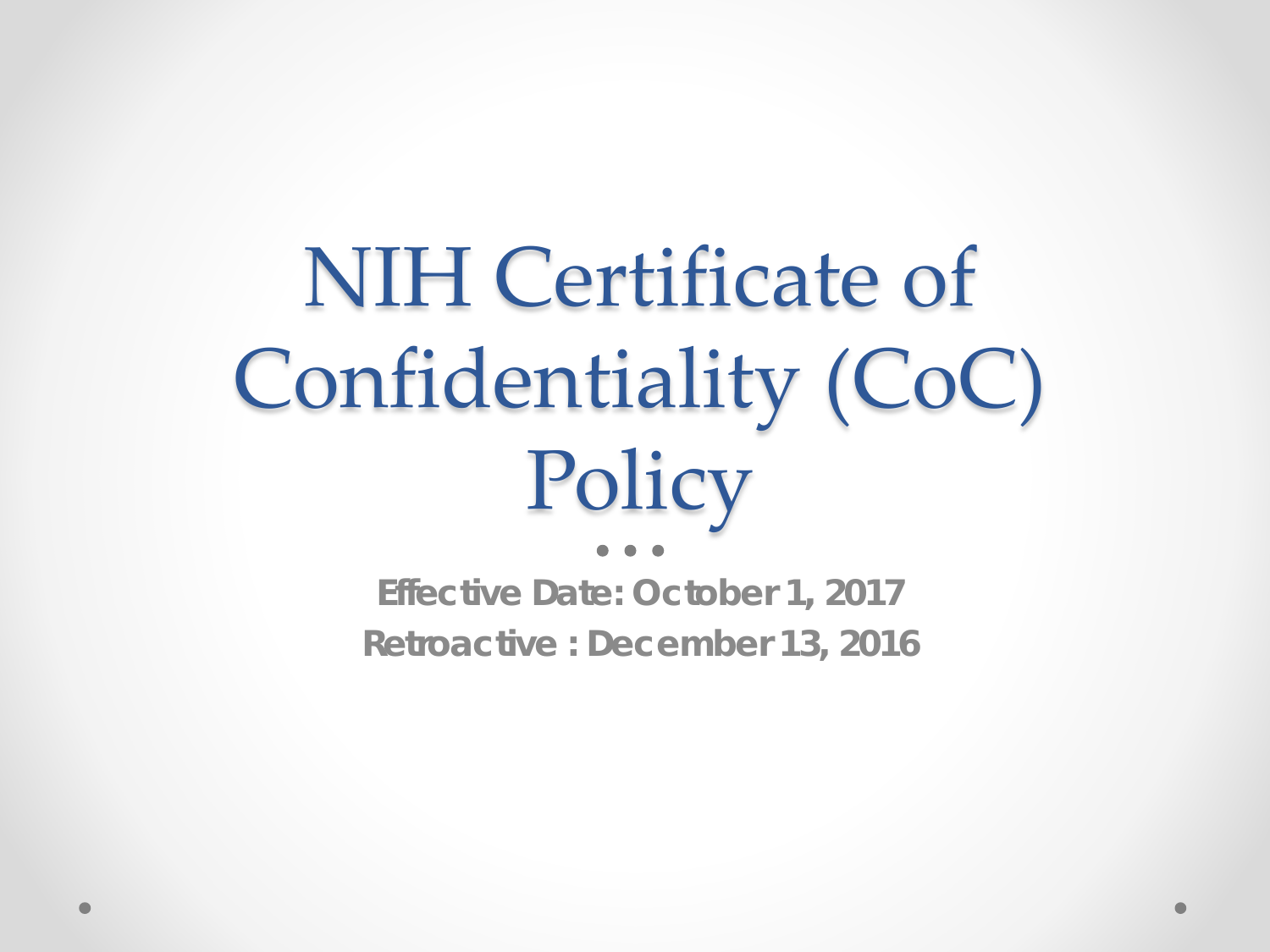# NIH Funded Projects

- NIH CoCs protect identifiable, sensitive information or identifiable biospecimens collected or used for research purposes
- NIH may issue certificates for NIH funded or non-NIH funded research (no change to non-NIH funded)
- Transfer of information or biospecimens requires notice to the recipient that a certificate of confidentiality exists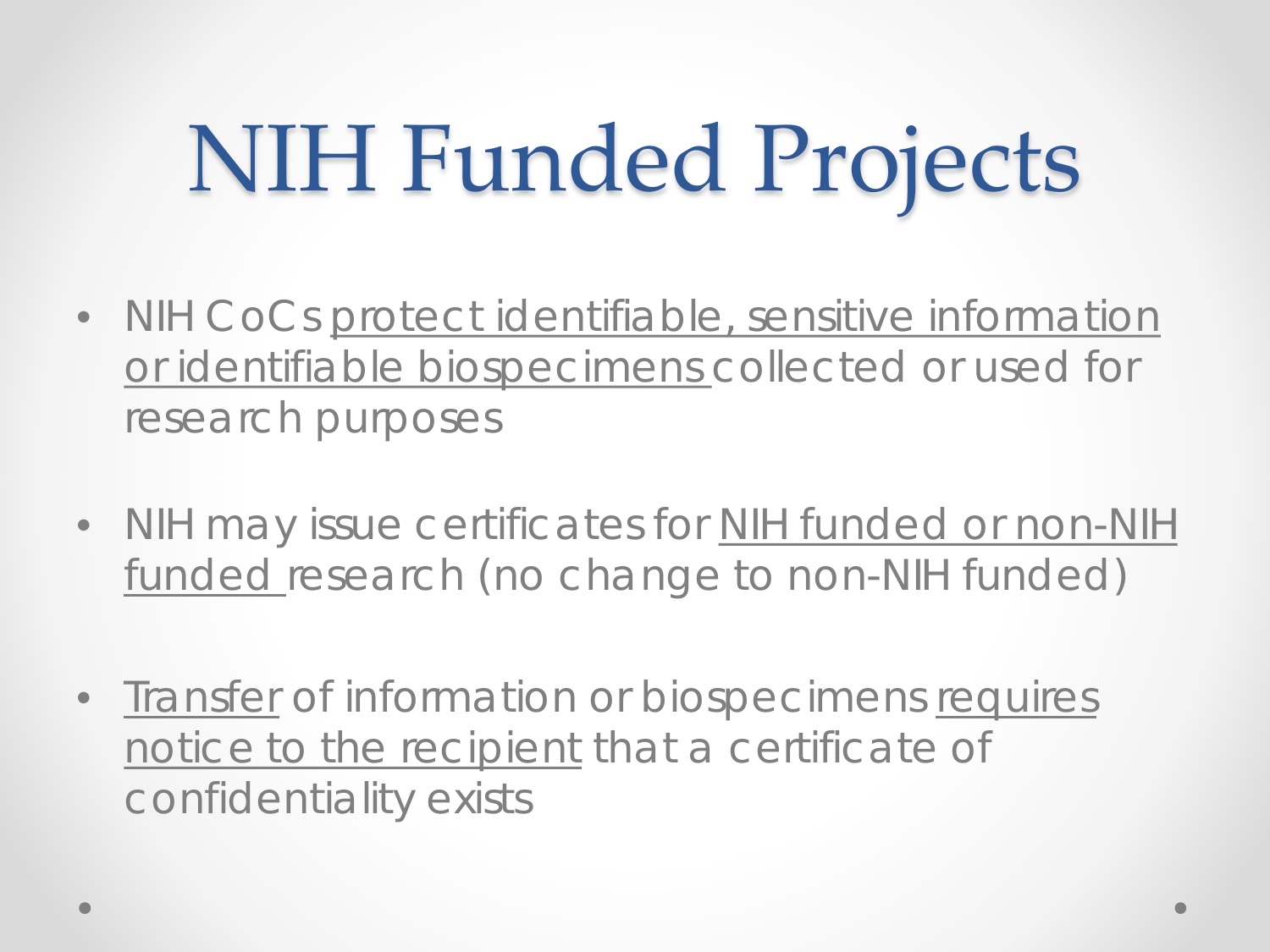## NIH Funded Projects

- Change in process for NIH funded projects
- PI no longer applies to NIH for CoC
- PI requests CoC in IRB protocol and includes CoC language in consent(s)
- AU IRB determines, as part of protocol review, if CoC Policy applies and consent language is appropriate
- <u>"Deemed Certificate"</u> No document issued by NIH
- Compliance with the COC Policy is a condition of award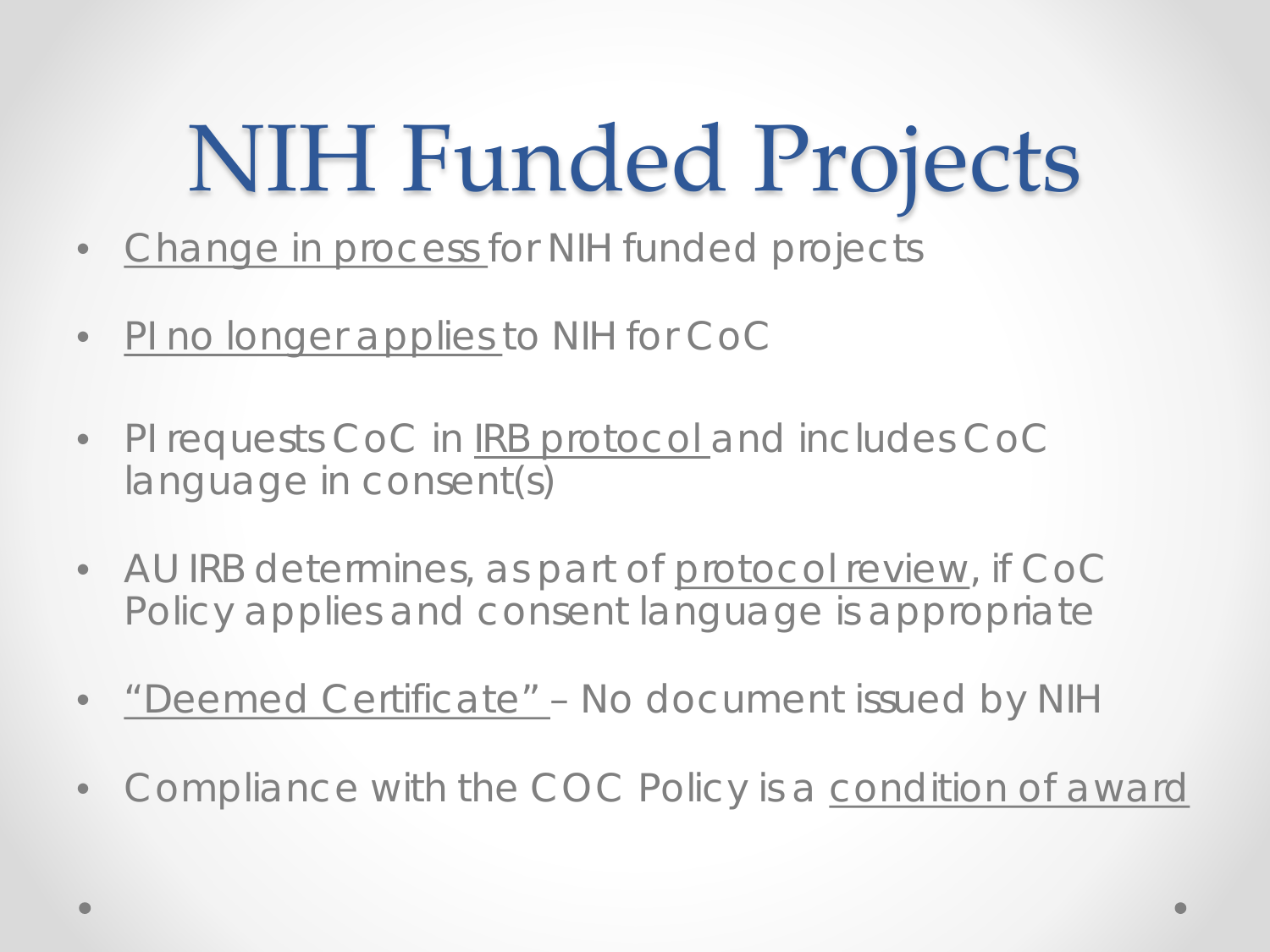## NIH Single IRB (sIRB) Policy

*Effective Date: January 25, 2018*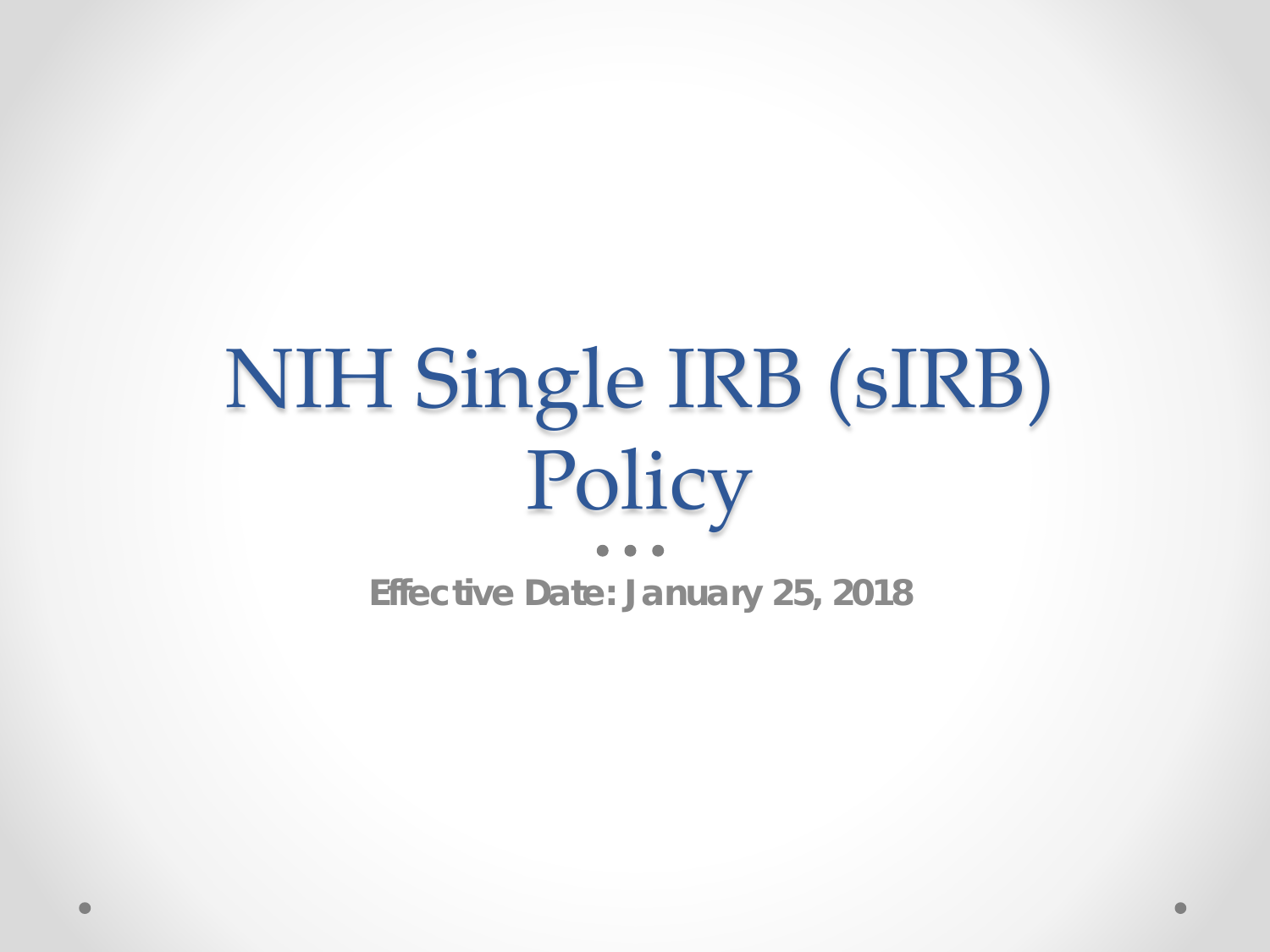## Applicability

- Domestic sites of NIH funded multi-site studies where each site will conduct the same protocol involving non-exempt human subjects research
- **Proposal must include (sIRB) Plan** for ethical review required by 45 CFR 46
- Applies to:
	- o cooperative agreements, contracts, and NIH intramural research program
- Does not apply to:
	- o career development, research training, or fellowship awards.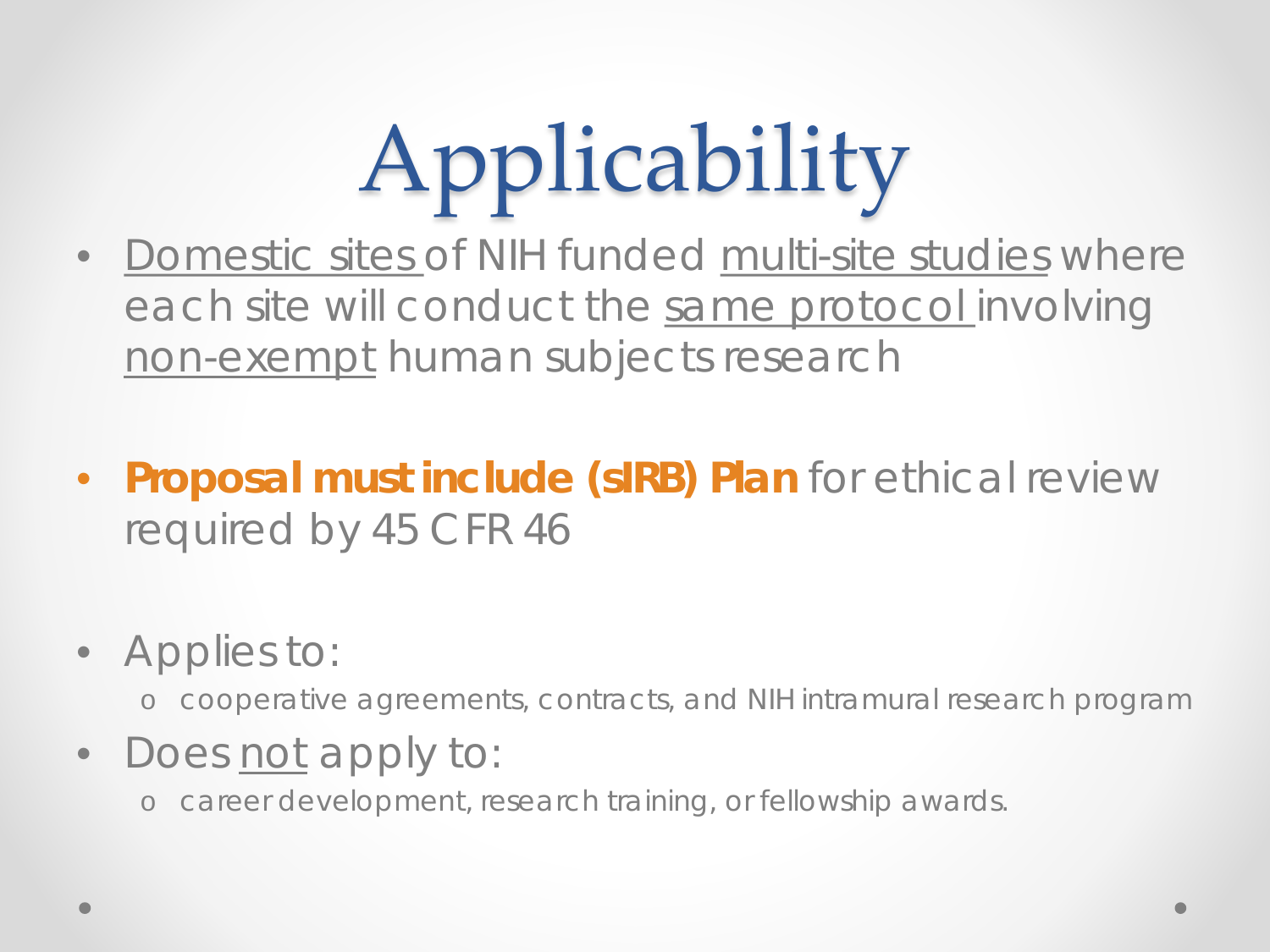### sIRB

### "IRB of Record" or "Reviewing IRB"

- Conducts ethical review (45 CFR 46)
- Works with Awardee to implement communication mechanism between sIRB and participating sites
- Executes Authorization (Reliance) Agreements
	- o Documents respective authorities, roles, responsibilities, and communication between sIRB and participating sites
- May include direct costs for sIRB in proposal budget o Cost must be justified, reasonable, and consistent with cost principles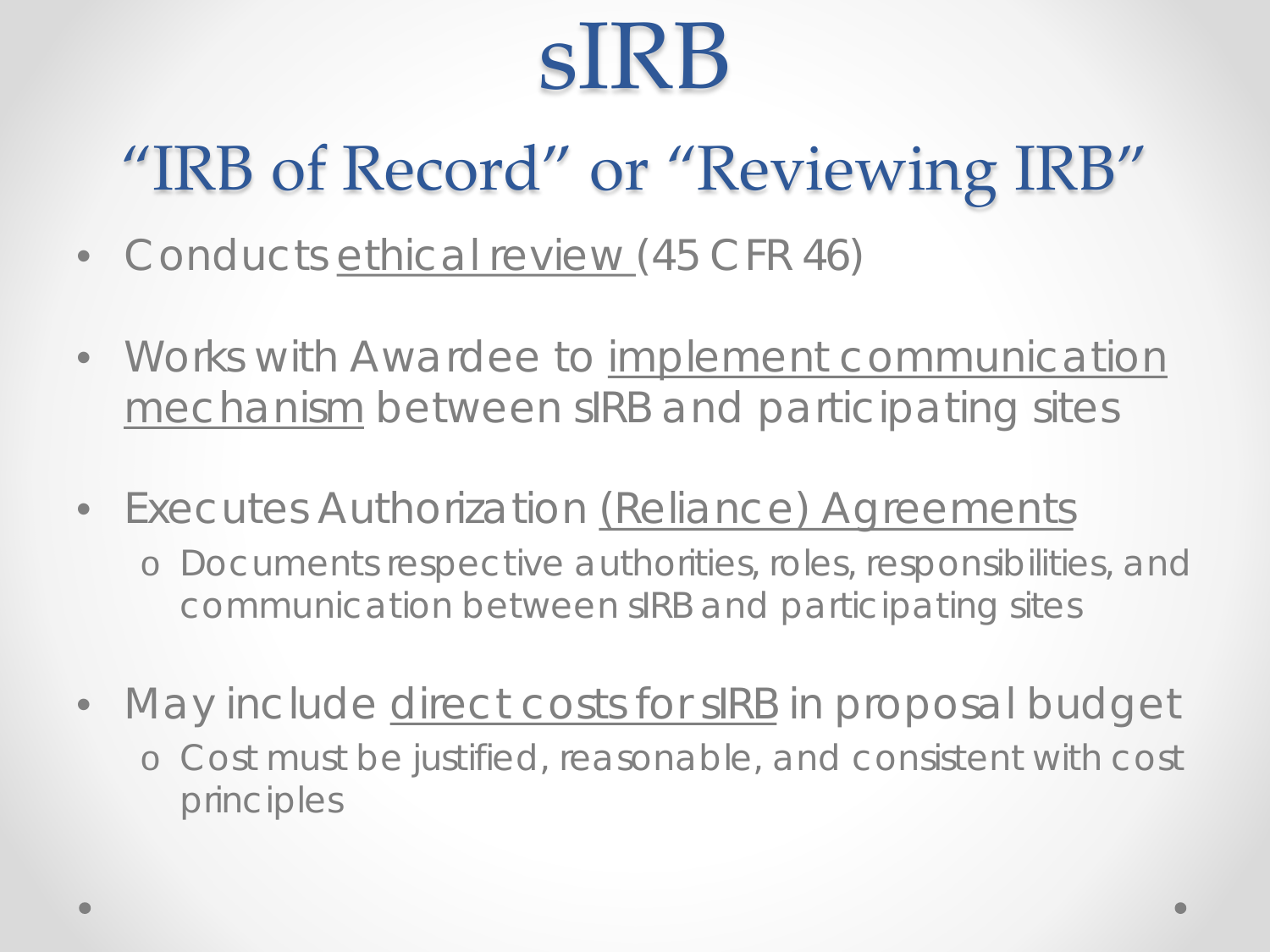## Participating Site "Relying Institution"

- Relies on sIRB ethical review 45 CFR 46
- Provides information on local context or state/local regulations to sIRB
- Meets other requlatory obligations
	- o Oversees implementation of approved protocol
	- o Conducts post approval monitoring
	- o Reports problems and study progress to sIRB
	- o May serve as HIPAA Privacy Board
- Sites are not prohibited from duplicating sIRB review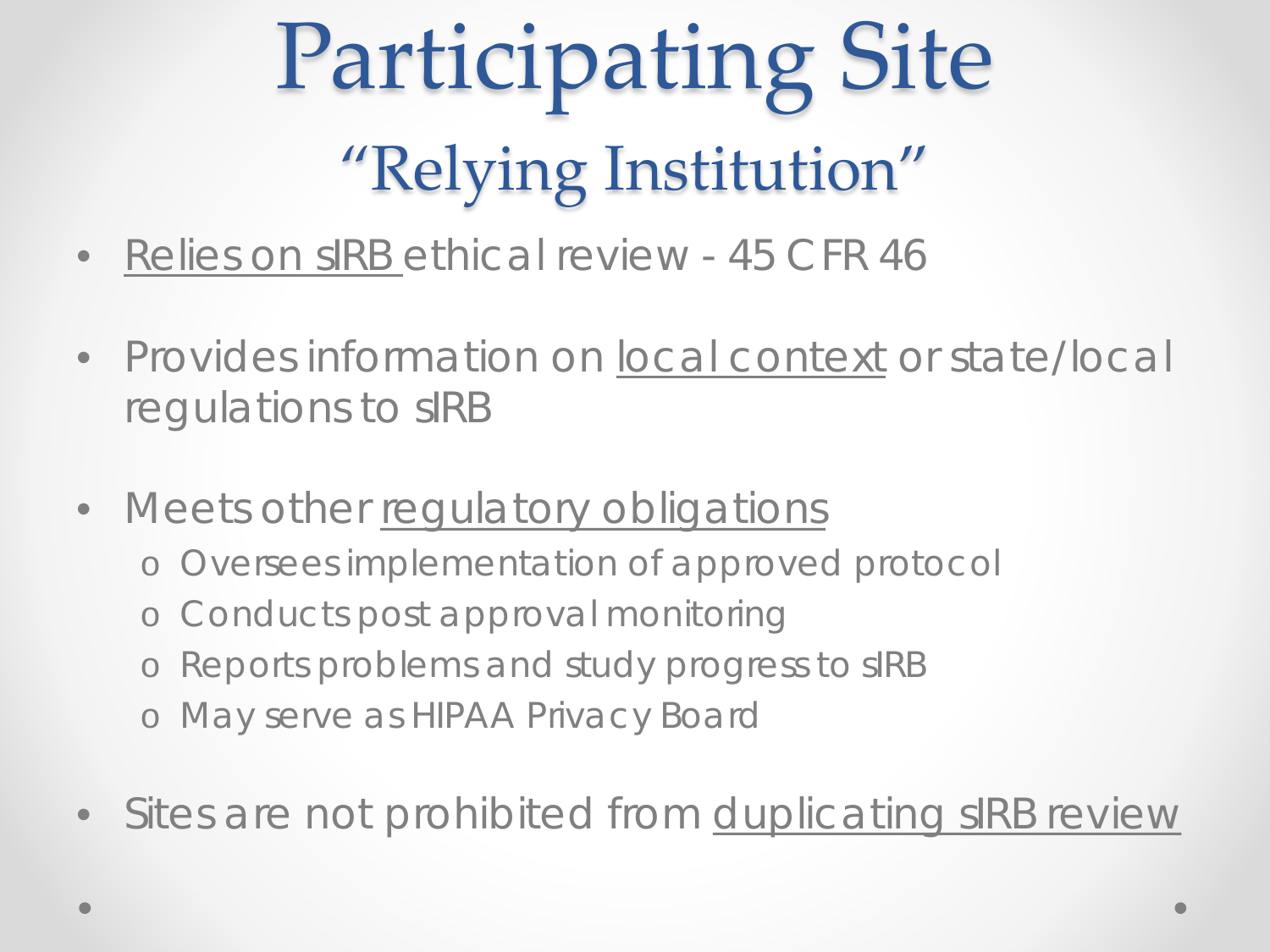## sIRB Process

- AU PI completes and submits sIRB Form to AU ORC o Submission must be at least 3 weeks before proposal deadline
- AU ORC works with AU PI and External Compliance Programs to develop a proposed sIRB Plan
- AU IRB reviews and approves sIRB Plan and Form
- Project PI includes IRB approved sIRB Plan in proposal to NIH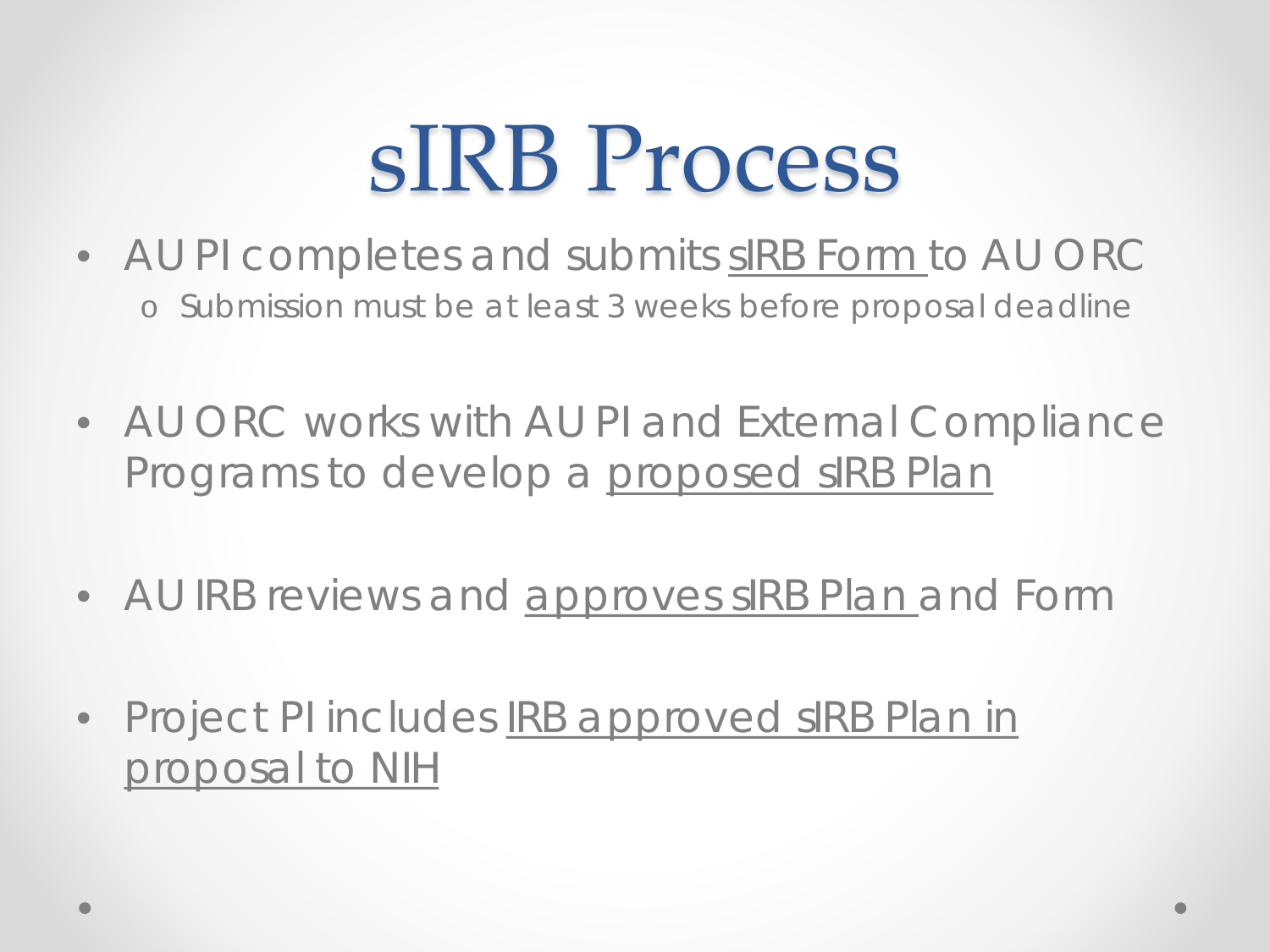### Revised Common Rule

*Effective Date: January 19, 2018 Effective Date for Cooperative Research: January 20,2020*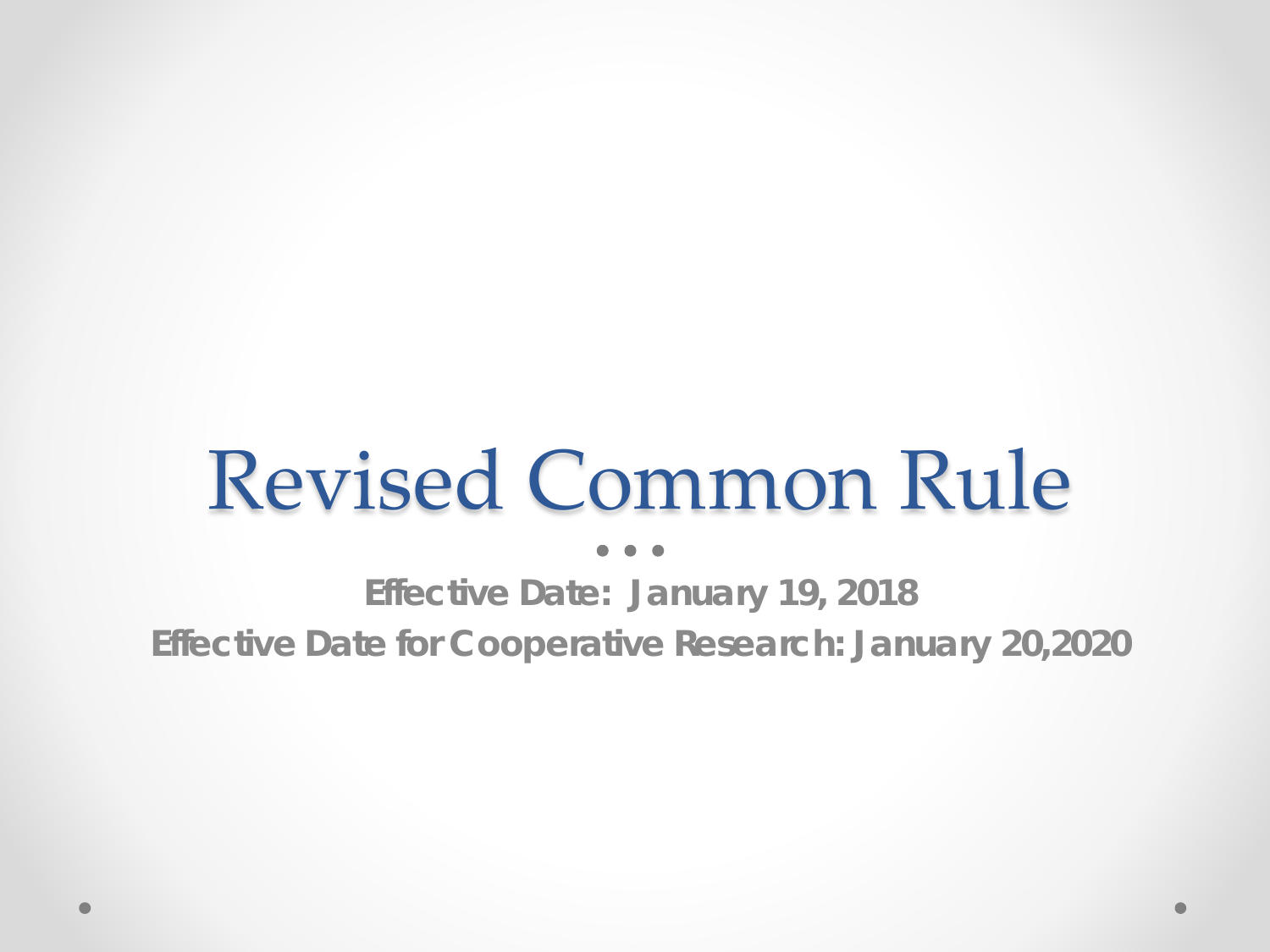### Transition

• Protocol approvals and exempt determinations prior to January 19, 2018 may continue under the pre-2018 Rule.

o IRB may choose to apply the Revised Common Rule on or after January 19, 2018 on a protocol by protocol basis

• Protocol approvals and exempt determinations on or after January 19, 2018 will be reviewed in accordance with the Revised Common Rule.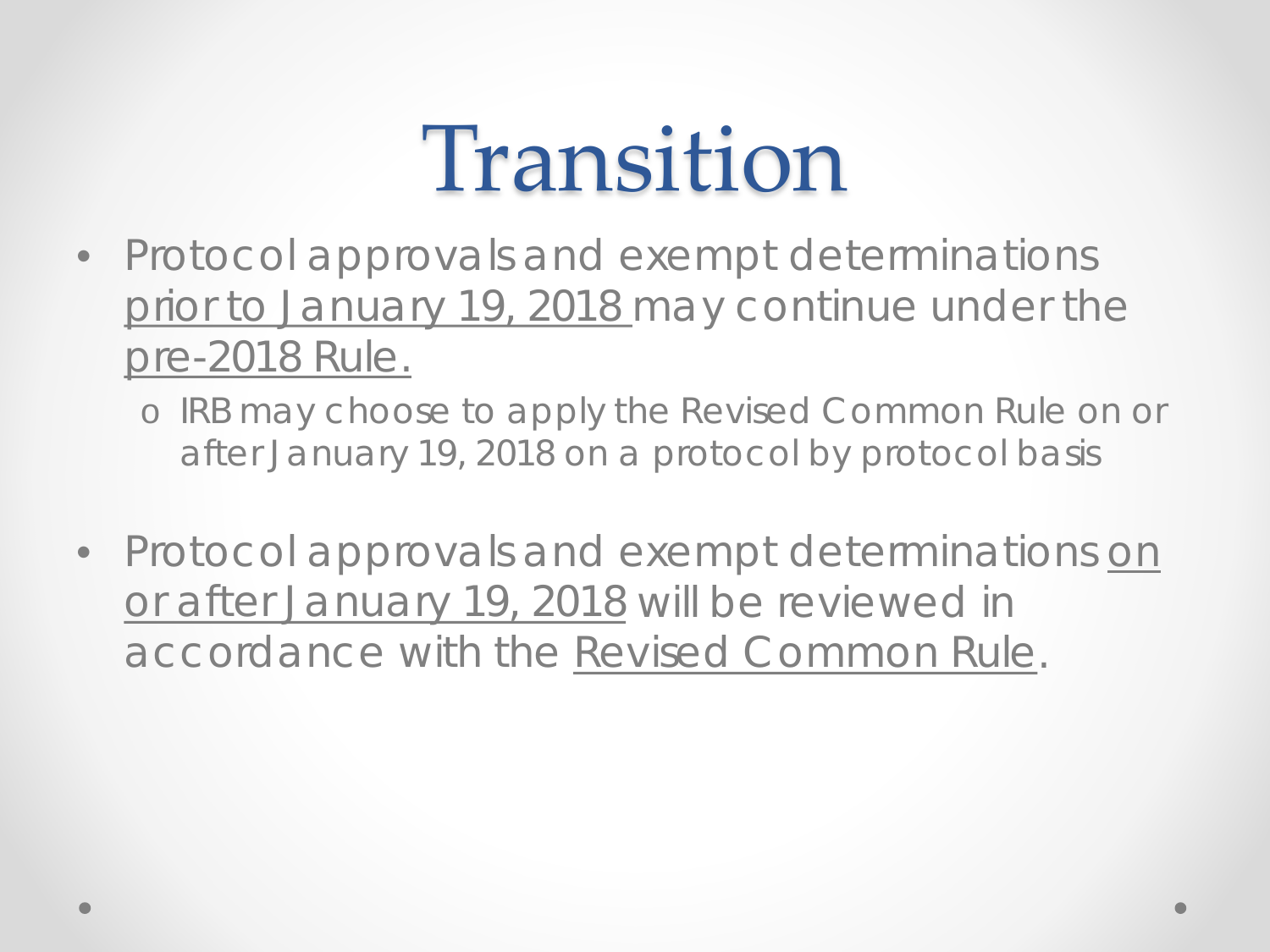## Significant Changes

- Definition of Human Subject Research
- Required Elements and Format of Informed Consent
- Public Posting of Some Consent Forms
- New Broad Consent Requirement
- Limitations on Waiver or Alteration of Consent
- Review of Research for Vulnerable Populations
- New and Revised Exempt Categories
- New Limited IRB Review for some Exempt Research
- Use of Stored Identifiable Data or Biospecimens
- Elimination of continuing review for some studies
- Cooperative Research (January 20, 2020)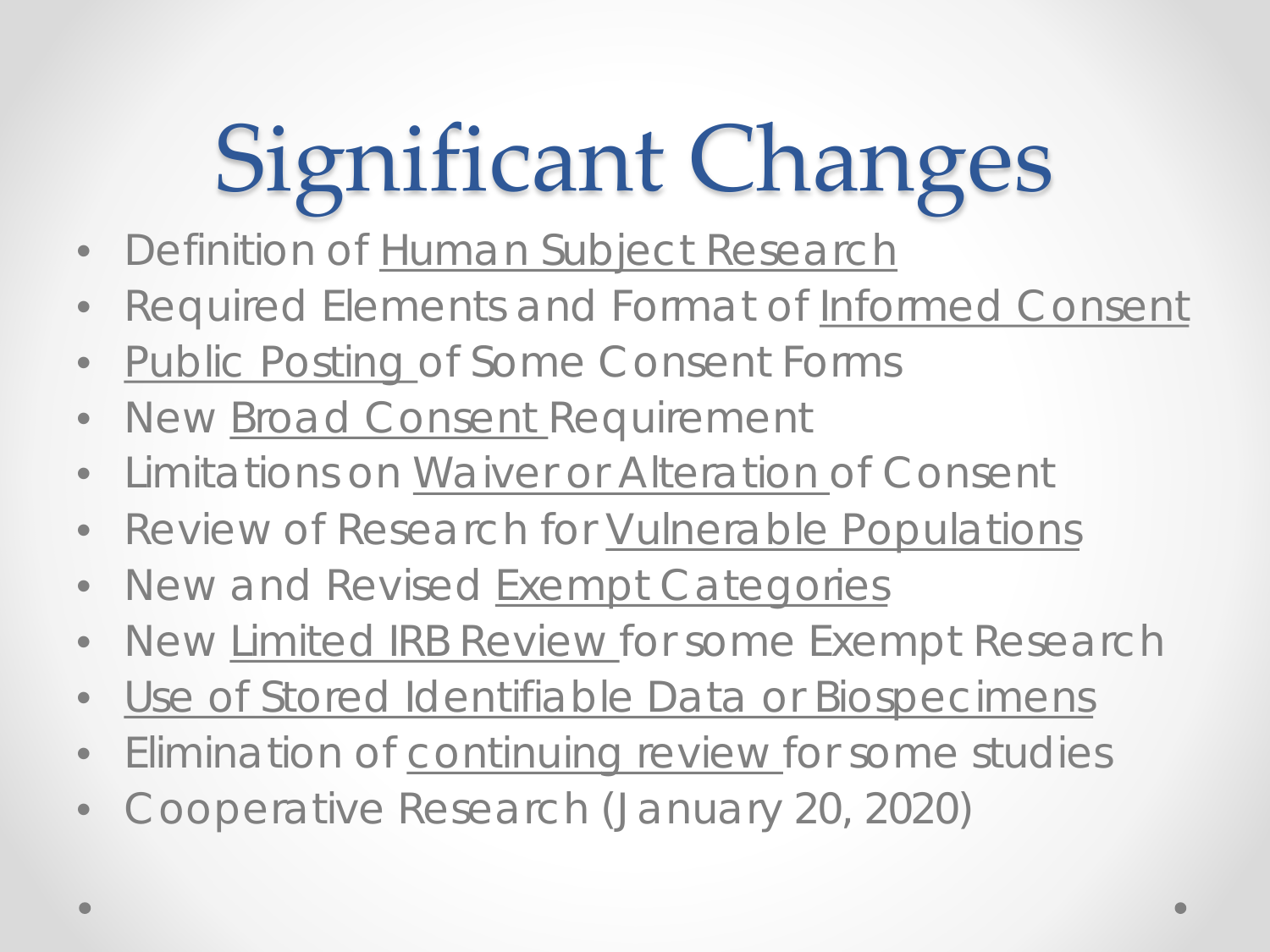### Implementation Plan

*In Process*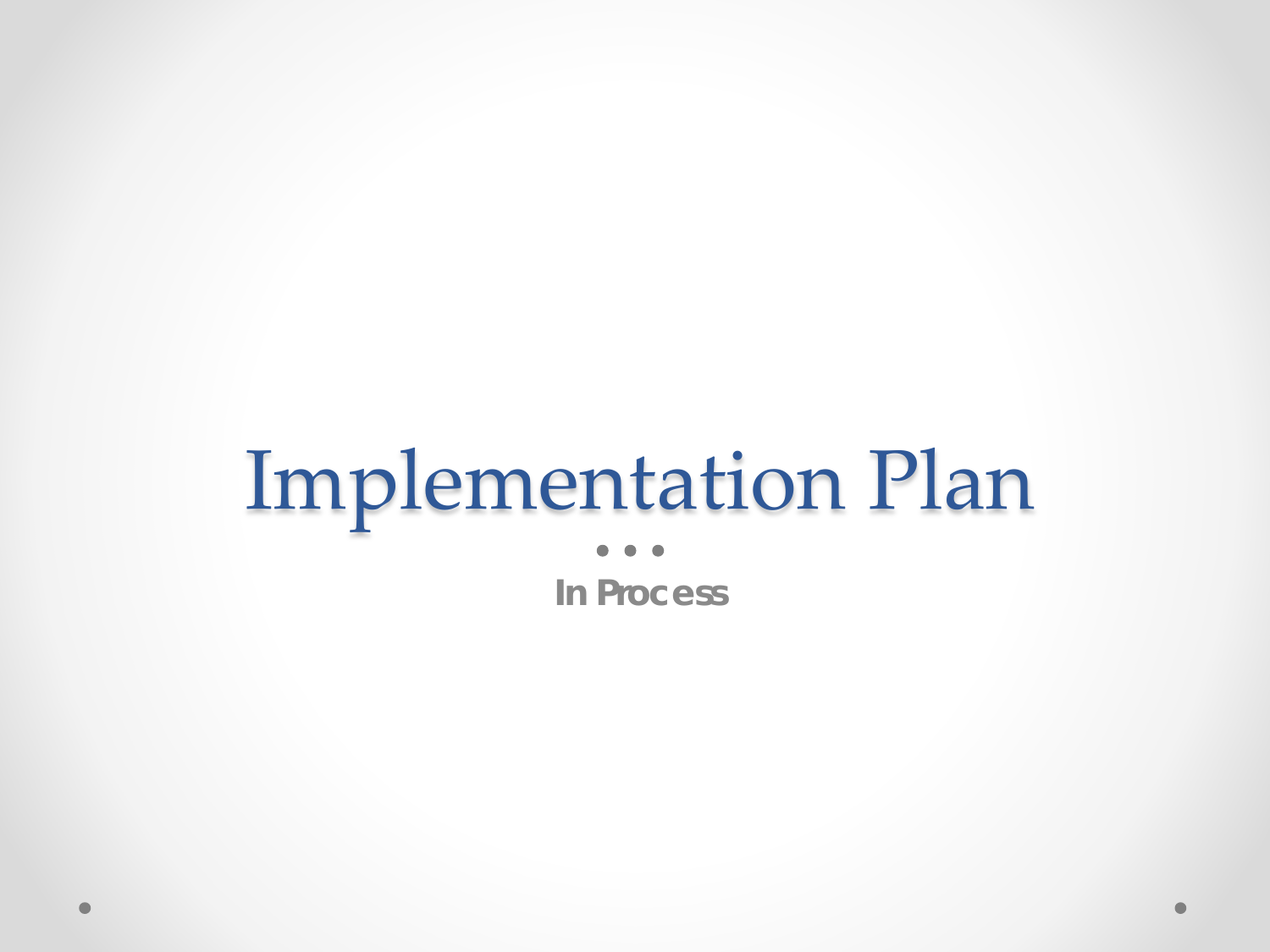### Communication

- **AU Compliance Office – Complete**
- **Institutional Official (VPRED) – Complete**
- **Sponsored Programs Administration – Complete**
- **IRB Joint Meeting – Complete**
- **Associate Dean for Research Meeting – October 19**
- **AU SPAN – October 23**
- Faculty Research Committee October 26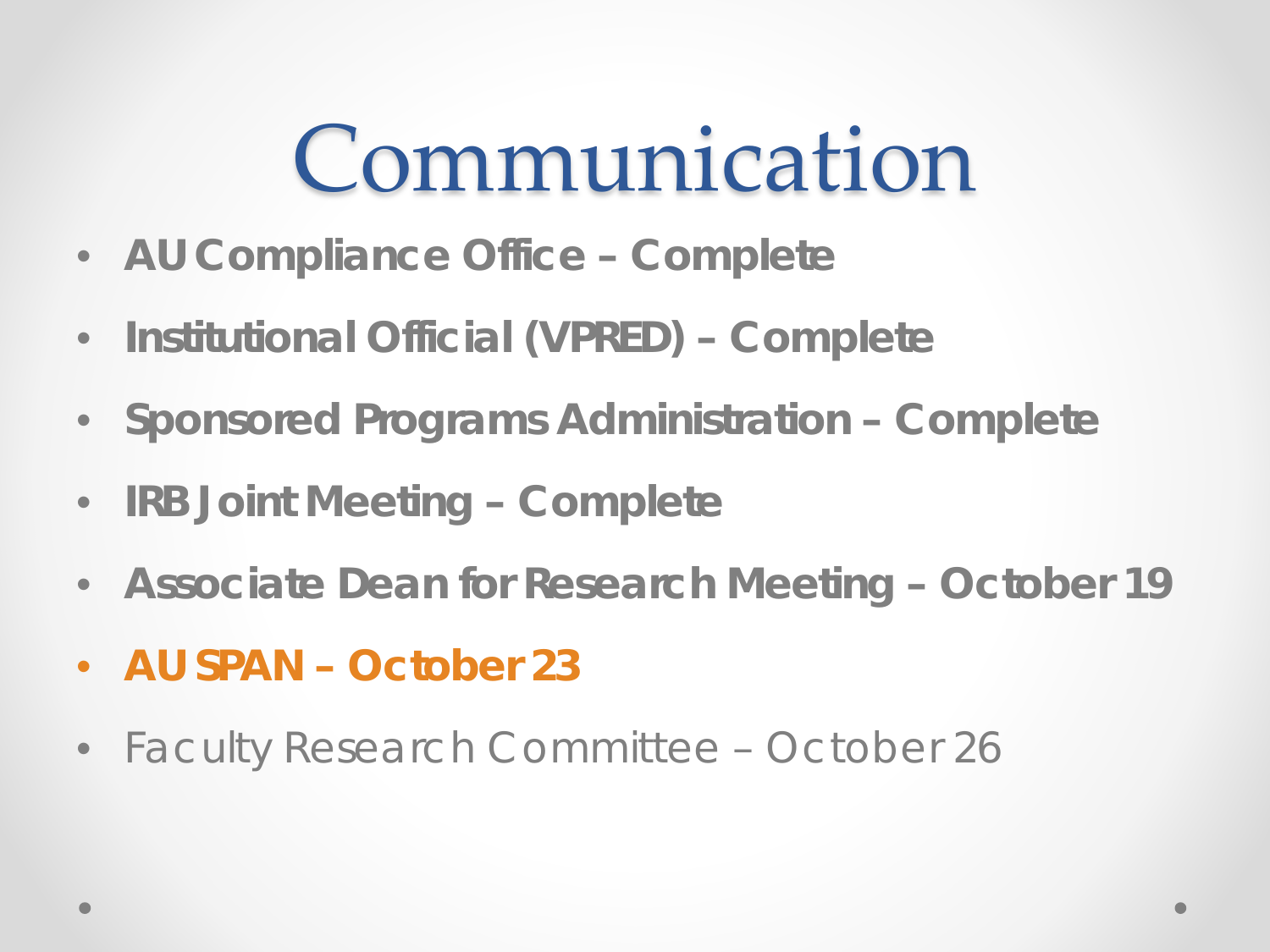# Investigator Resources

#### • **Open Forum**

- o October 26 OIT 1st Floor Meeting Room 3:30 pm 4:30 pm
- o November 29 CASIC 1st Floor Meeting Room 3:30 pm 4:30 pm

#### • **"What's New" Human Research Webpage**

- ORC [Human Research \(IRB\) -](https://cws.auburn.edu/OVPR/pm/compliance/irb/new) What's New
	- NIH CoC Policy Summary Table
	- NIH CoC Process Flowchart
	- NIH sIRB Policy Summary Table
	- NIH sIRB Process Flowchart

#### • **CITI Training**

o Updated for regulatory changes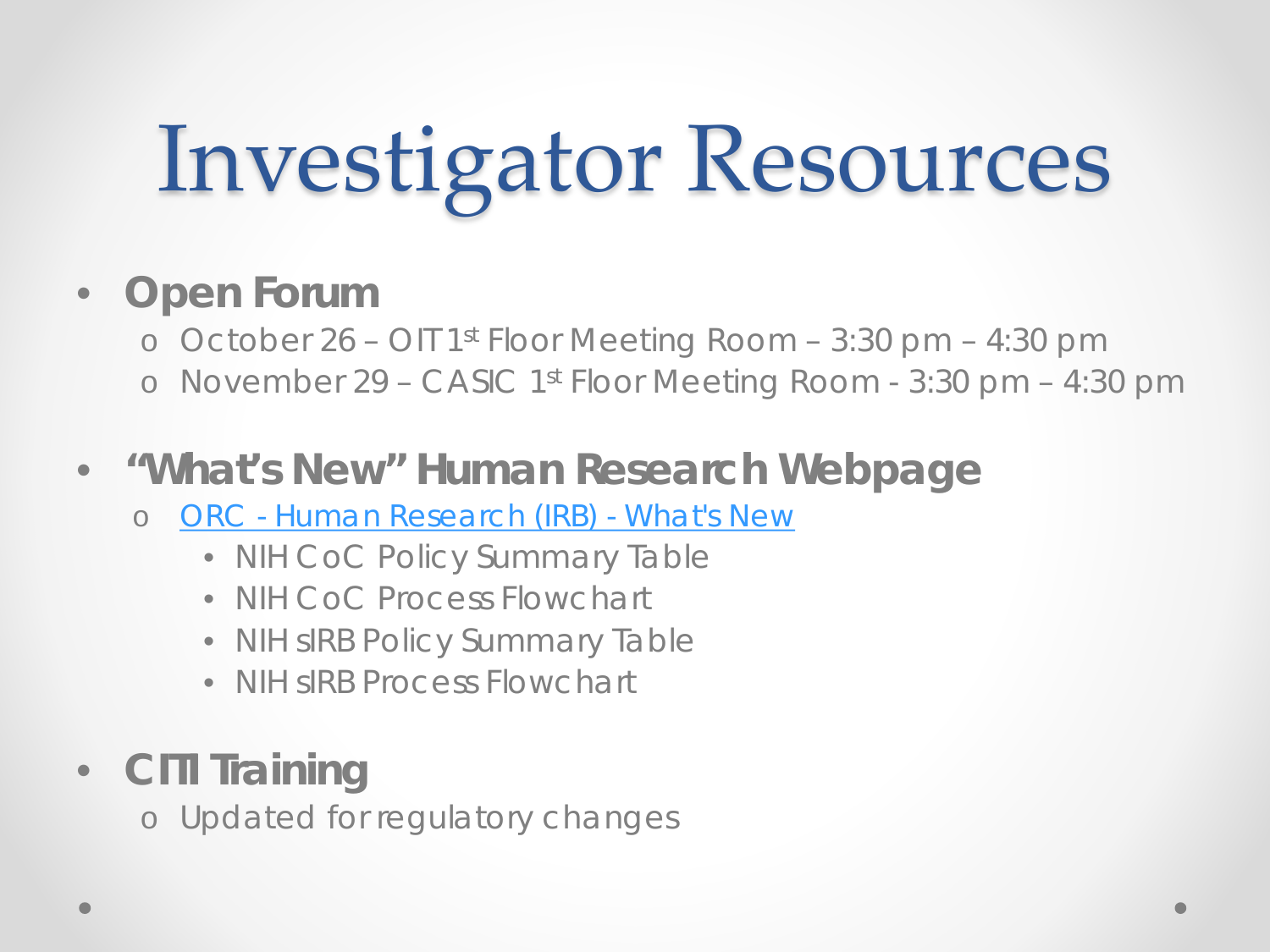# Implementation Tasks

#### • **Policies & Procedures**

- o Revise Existing Policies and Procedures
- Draft New Policies and Procedures

#### • **Forms**

- o Revise Current IRB Submission Forms
- o Develop sIRB Form

### • **Sample Documents**

- o Revise Existing Consent Templates
- o Develop Broad Consent Template

### • **Investigator Tools and Resources**